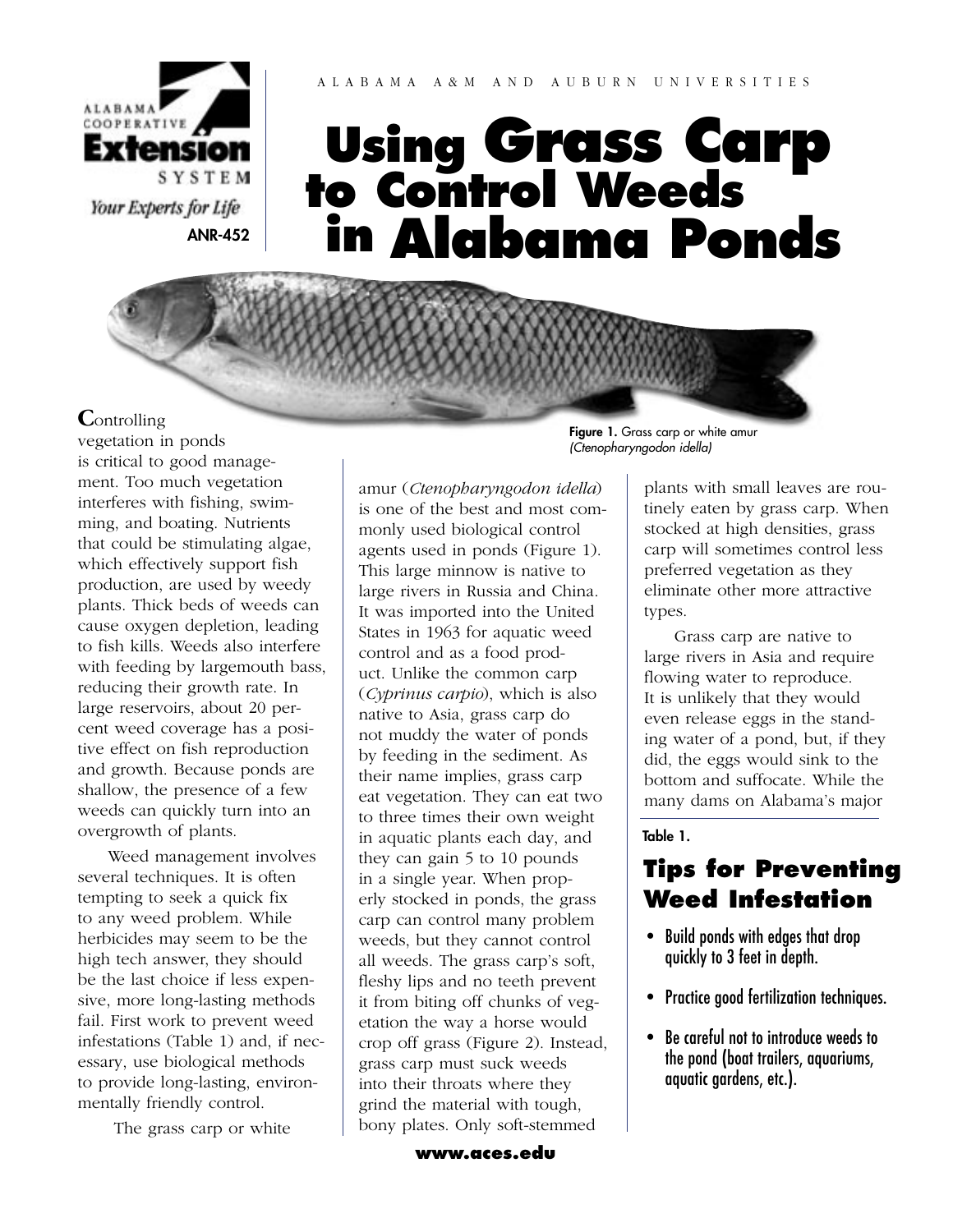rivers may have resulted in the decline of some of our native fishes, these same dams may also have prevented grass carp from reproducing in the wild. The still waters of reservoirs may have killed the eggs of the grass carp. In the upper Mississippi River and the Missouri River, grass carp have established reproducing populations in the wild. These fish have destroyed many native plant beds in these rivers. Voracious grass carp are capable of doing great damage to wetlands. It is this concern that has led most states to pass laws dictating strict control of the stocking of grass carp. These states require a permit for the possession of grass carp and certification that all grass carp stocked be sterile triploids.

### **Control Methods**

 Because the grass carp is a fish native to large rivers, it is attracted to flowing water. During periods of high flow, grass carp will leave a pond through the emergency spillway. This problem can be reduced



Figure 2. The mouth of a grass carp. Notice the lack of teeth.

by constructing a barrier or fish fence across the spillway. This barrier should be constructed with approximately 1-inch spaces between horizontal bars (Figure 3). Construction of this type will reduce the amount of debris that collects on the barrier although sticks, leaves, and other material can still cause clogging. When clogged, water will back up and flow over the top of the barrier. For this reason, never build the barrier to the height of the dam.

It is better to lose grass carp out the spillway than to risk having water go over the crest of the dam causing the structure to fail.

 When stocked at recommended rates, grass carp do not interfere with other fishes nor do they interfere with angling. Grass carp themselves are one of the top four most cultured fish species in the world. They can be caught with some difficulty on a hook and line using worms, grass, catfish pellets, or small

#### Table 2.

## **Pond Plants and Potential Control With Grass Carp**

|                                           | <b>Species of Plant</b>                                                                                                                       | <b>Stocking Recommendation</b>                                                                                                                                                                                                                |  |
|-------------------------------------------|-----------------------------------------------------------------------------------------------------------------------------------------------|-----------------------------------------------------------------------------------------------------------------------------------------------------------------------------------------------------------------------------------------------|--|
| <b>Easily controlled</b>                  | hydrilla, elodea, najias, bladderwort, egeria,<br>potomogeton                                                                                 | Stock at standard rate. Control is usually within one season<br>except with severe problems.                                                                                                                                                  |  |
| <b>Controlled with</b><br>difficulty      | watermilfoil (parrot feather, eurasian, water-<br>milfoil, etc.), slender spikerush, duckweed, red<br>ludwigia                                | Stock at 1 to 2 times standard rate. Control may take more<br>than one season.                                                                                                                                                                |  |
| Controlled with<br>extreme stocking rates | filamentous algae (lyngbya, Pitophora,<br>etc.)                                                                                               | Stock at 25 to 50 per acre.                                                                                                                                                                                                                   |  |
| Not usually controlled<br>with grass carp | cattails, alligator weed, watermeal, water-<br>shield, American lotus, waterlillies, willow,<br>water primrose, water lettuce, water hyacinth | Use other control measures and stock grass carp at standard<br>rates. Grass carp will help prevent other weeds from replacing<br>these, plus they will sometimes suppress growth of even these<br>resistant forms by eating the young shoots. |  |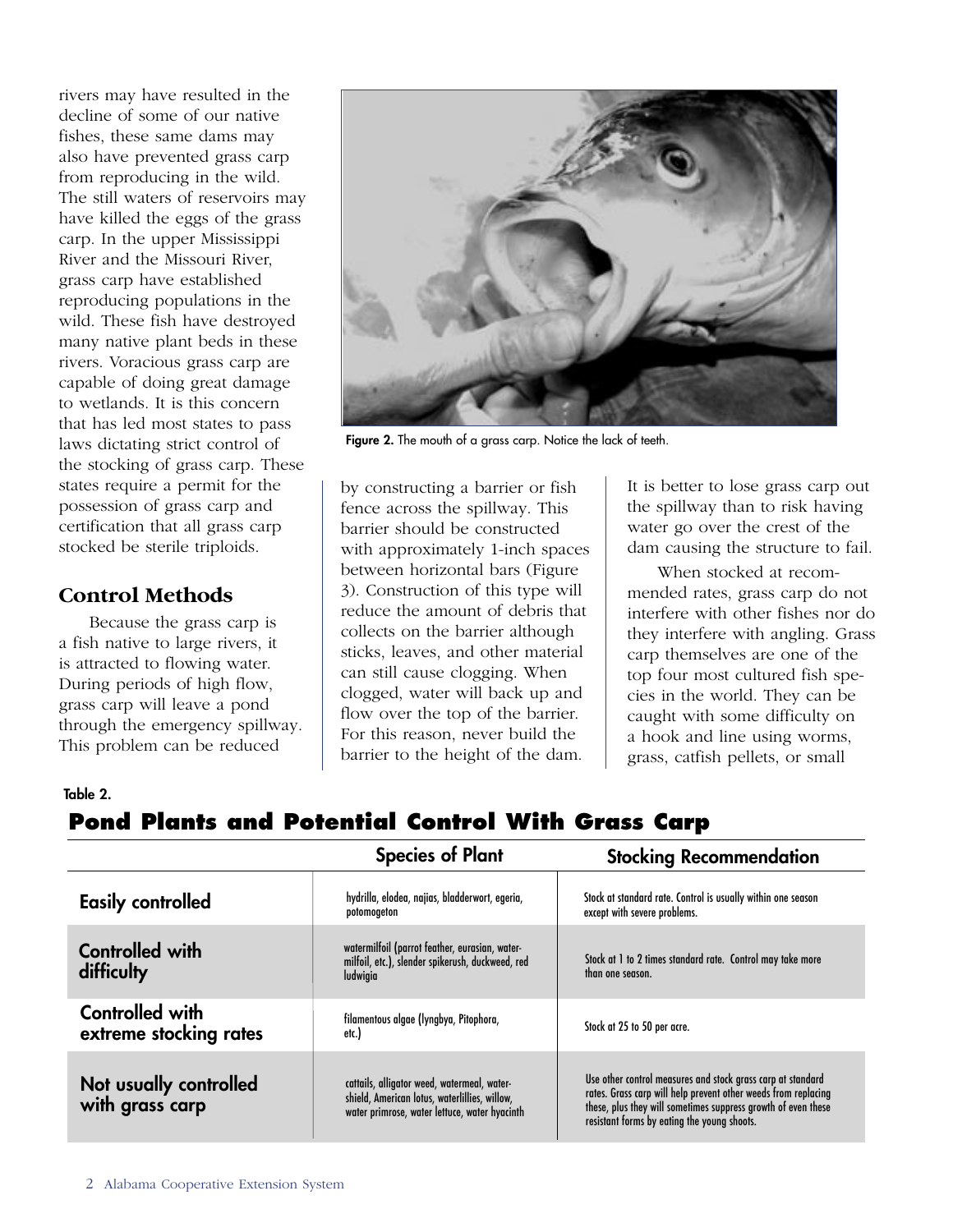

Figure 3. The spillway barrier should be firmly anchored using steel or creosoted wood posts in concrete.

dough balls as bait. Grass carp have small bones in their flesh that can be removed by proper dressing. Their firm and flaky flesh has a good flavor. Grass carp can be prepared as either fillets or steaks. When prepared as steaks, the bones are left in the meat while cooking (Figure 4). When filleted, y-shaped bones extend along the length of the fish into the meat. Don't chop grass carp the way you would a boneless fillet because this would break the bones into many difficult to remove pieces. Use a sharp knife to carefully cut the flesh into portion-sized pieces. When you feel resistance when cutting through the meat, angle away from the bone to avoid cutting it. After cooking, the steaks or fillets can be broken to expose any bones. Grass carp is suitable for any recipe calling for firm, white, flaky fish. This includes grilling, frying like catfish, or more exotic approaches such as gumbos, court bouillon, or Asian curry. Grass carp are especially good smoked.

#### **Sources of Grass Carp**

 Adult grass carp spawn in late spring when the water is warming. Hormone injections force spawning. All sizes are available at any time of the year. For a list of producers in your area, contact your county Alabama Cooperative Extension System agent.

 Grass carp are sold by commercial fish dealers across Alabama. It is a federal offense to violate state laws that prohibit the possession, transportation, or sale of grass carp. Many states require special permits to possess or transport this fish. Most states, including Florida, Georgia, and Tennessee, require that grass carp be certified sterile triploids. Fertile grass carp are not illegal in Alabama and can, therefore, be used freely. **Before transporting grass carp across state lines, check with the natural resource agencies in all the states you will be crossing to determine the legality of transporting the fish through their state.**

#### **Sizes and Numbers to Stock**

 Table 3 provides recommended grass carp stocking sizes and rates for use in ponds. Stock larger grass carp (8 to 10 inches) in ponds with established bass



Figure 4. Grass carp steaks are suitable for grilling.

#### Grass Carp Marinade

for smoked and grilled steaks and filets

1 quart water Salt (1/4 cup for smoked carp; 3 tablespoons for grilling carp) 2 tablespoons soy sauce ½ teaspoon lemon or lime juice Your favorite spices (onion, garlic, pepper, etc.) to taste

For grilled grass carp: Cover fillets or steaks with mixture for 8 to 12 hours in refrigerator. Grill at high heat until flaky.

For smoked grass carp: Smoke fillets or steaks using indirect heat (180 degrees F) for at least 4 hours until flaky.

The cooked fish can be eaten immediately or used cold in salads and even paté.